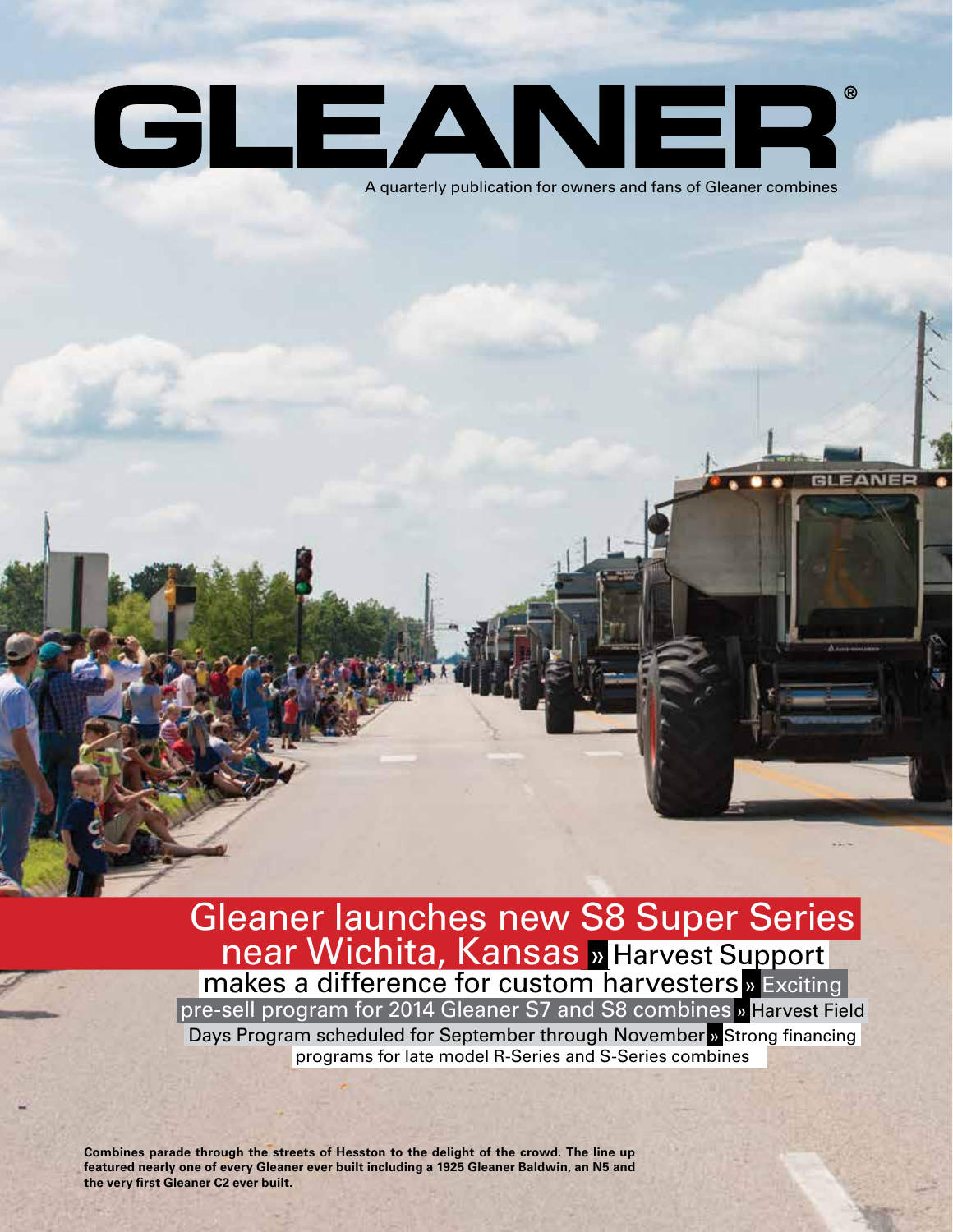

## Harvest Support makes a difference for custom harvesters

May 20<sup>th</sup> of this year arrived, and like every year for the last 45 years without interruption, Gleaner's Harvest Support Trailers, a 48' and a 53', were stocked up with parts and four fully equipped radio-dispatched service trucks, that were ready to head to Vernon, Texas, to begin the unwavering support for the custom harvesters who run Gleaner combines and make their living harvesting the crops that feed the world. The two trailers and tech support building in Hesston, Kansas are carrying approximately \$1.3M in inventory to support their efforts. The preferred combine of our custom harvesters is the Gleaner S7 Super Series due to their durability, reliability, light weight and compact design for easy transport. When you talk to custom harvesters like Daryl Kuhns, "Shorty" Kulhanek, Mel Gossen and others, they will tell you it's the incredible grain sample quality that the elevators quickly recognize, and customers appreciate, that only comes from a Gleaner Natural Flow rotary machine.

There are approximately 100 combines that the Gleaner Harvest Support team supports for over five months, as these custom harvesters harvest a variety of crops ranging from winter and spring wheat, canola, sunflowers, barley, millet, corn and edible beans.

Todd Davis, Supervisor of Tech Van Combine Harvest Support and Randy Smith, Tech Van Technician manage the efforts of up to eight service technicians at any given time, that are dispatched when a call comes in. Each custom harvester has a directory of the dealerships and a map of the nine stops along the run the

Harvest Support team makes from Texas to Montana based on the progress of the harvest. Many of our customer's machines and our service trucks are equipped with state-of-the-art telemetry so with GPS and cell phone coverage, we know where they are, the status of the combines and the respective separator and engine hours. Without this very important support team and their incredible efforts, Gleaner would not exist on the custom harvest. Currently one trailer is in Bismark, North Dakota and the other is in Billings, Montana. Yields in North Dakota are above average at 60-70 bushels per acre and Montana is experiencing above average yields as well. On the 16<sup>th</sup> of September, one trailer will come back south to be stocked with corn parts and will head to Colby, Kansas with service vehicles, where they will remain to support the corn harvest until it is completed.



We are so proud of their efforts and the support they provide to our Gleaner custom harvesters, a tradition that lives on after 45 years.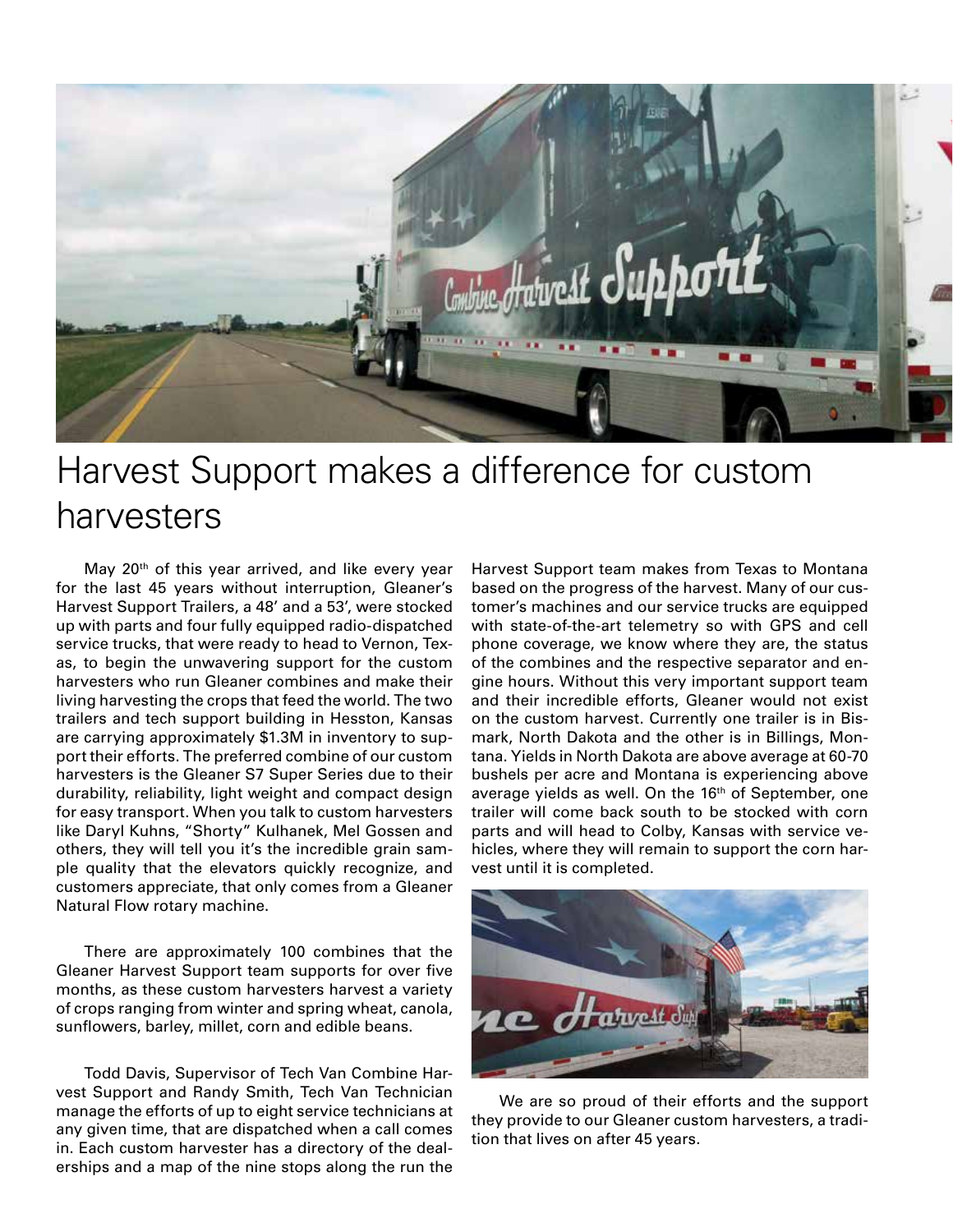**Kevin Bien speaks to a crowd of more than 1,700 dealers, customers and fans. The launch event was also broadcast live on RFD-TV.**

## Gleaner launches new S8 Super Series near Wichita, Kansas

August 15-17, 2013 was an incredible three days of events celebrating the 90<sup>th</sup> Anniversary of Gleaner combines that dates back to 1923 when the Baldwin brothers invented the very first self-propelled combine in Nickerson, Kansas, just 45 miles from the Hartman Arena where the launch events were kicked off on a Thursday night. Over 1,600 people were registered for the event which included dealers, customers, media, and company personnel. This was the first time ever that customers were invited to a product launch event by a major Ag manufacturer. In addition, the event was televised on RFD-TV Live from the Hartman Arena just outside Wichita, Kansas.

#### **Thursday, August 15**

An event like no other; it included bagpipe and drum led processional honoring some of our top dealers, retired engineers and key people responsible for launching the original transverse combine in 1979 and a welcoming introduction from Bob Crain, Sr. VP and General Manager, North America. The hour-long event captured Gleaner's proud 90-year history with the telling of this incredible story with historical video and photography projected on to 5 large screens.



**The combine introduction began with a procession of dealers and other special guests. Here, a group of retired engineers parade into the arena who were major forces in the development of the transverse rotor combine.** 

It was then time to unveil the new S8 Next Generation Super series combines, as three new models were introduced, including the very first Class 8 transverse rotary combine in the world, the Gleaner S88. These new machines sporting new graphics paint and decals,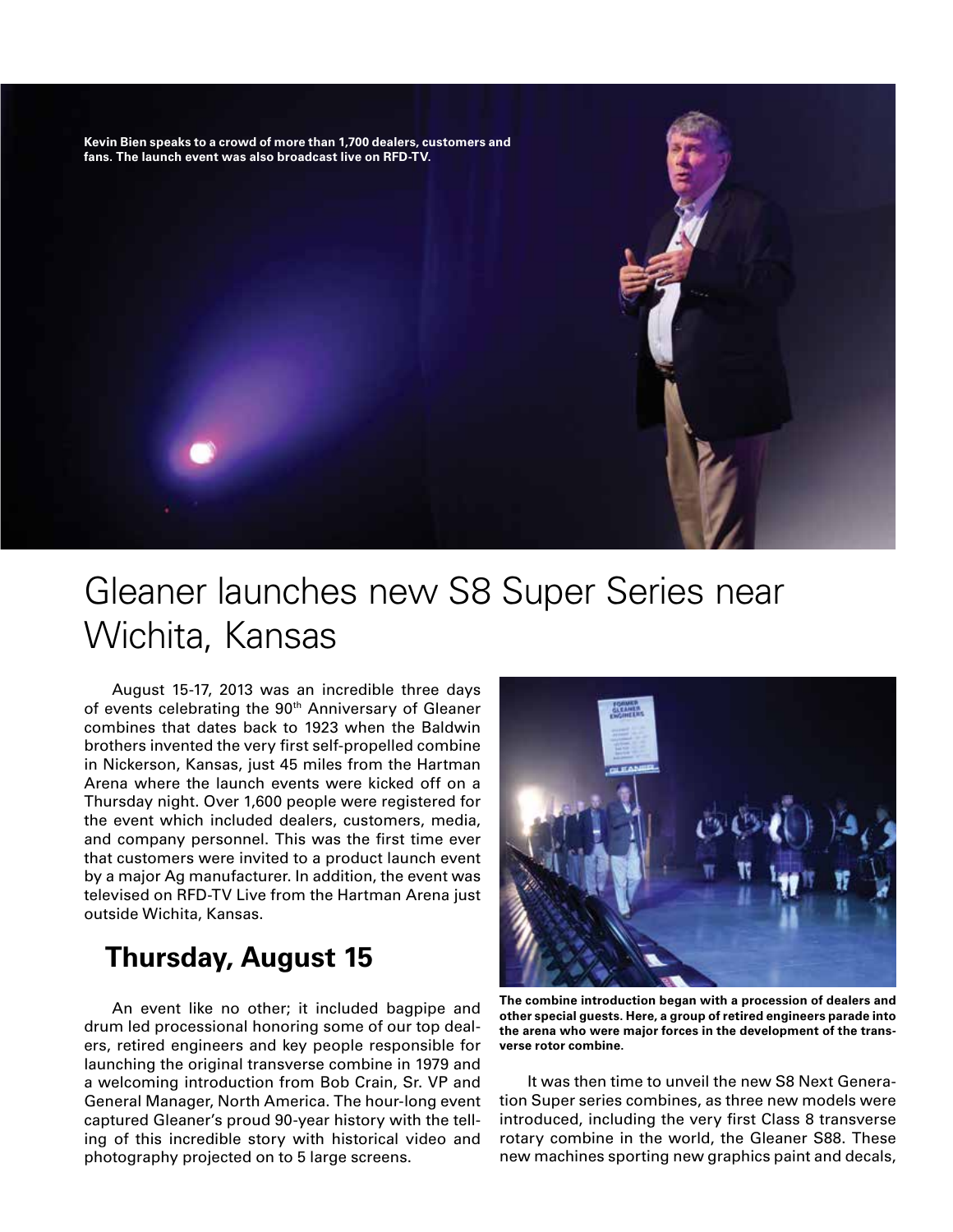

were shown in a standard livery and a new carbide grey wrap that is optional on the new machines. The S8 Super Series was launched on Gleaner's Optimum Harvesting performance platform which is a culmination of design refinements that further reduce the liabilities of weight, size, fuel consumption, wear and complexity, while maximizing capacity, grain quality, reliability and durability. The result is Class 6, 7 and 8 machines that have higher sustained horsepower, higher sustained torque, the lowest fuel consumption while delivering the highest percent of rated horsepower to the separator than any other combine.

The S68 is rated at 322 hp. with maximum boost hp. to 398 hp., the S78 at 375 hp. with a maximum boost hp. to 451 hp. and the S88 at 430 hp. with a maximum boost hp. to 471 hp. We are wasting very little of this rated horsepower through weight and inefficient drive parasitics. When we compare weight, the S88 is 15,600 lbs. lighter than a John Deere S680 Class 8 combine, which means the S680 loses 31 hp. just getting the weight difference through the field in ideal conditions and on flat ground. If the ground is wet and soft or you are climbing hills, that horsepower loss goes up significantly. When you add up Gleaner's chopper drive system that takes half of the horsepower of competitive axial machines and other systems like Smart-Cooling™, Gleaner has a huge advantage over all other heavy, complex and power consuming drive systems.

#### **Friday, August 16**

We provided 900 customers and dealers at our Hesston facility, a rare opportunity to experience a live dynamometer testing of a Gleaner S78 combine off the main clutch shaft, where we showed customers on two large 50" screens inside a tent, the incredible torque curve, horsepower, and low fuel consumption numbers of the new 9.8L 7-cylinder, twin-turbocharged engine that is available in the S78 and S88 combines. The numbers are equally impressive on the S68 as well, with its twin-turbocharged 8.4L engine. The S68



**Customers enjoy this demonstration using a dynomometer to gauge the horsepower delivery at the main clutch shaft and show the torque curve characteristics on the new engine.**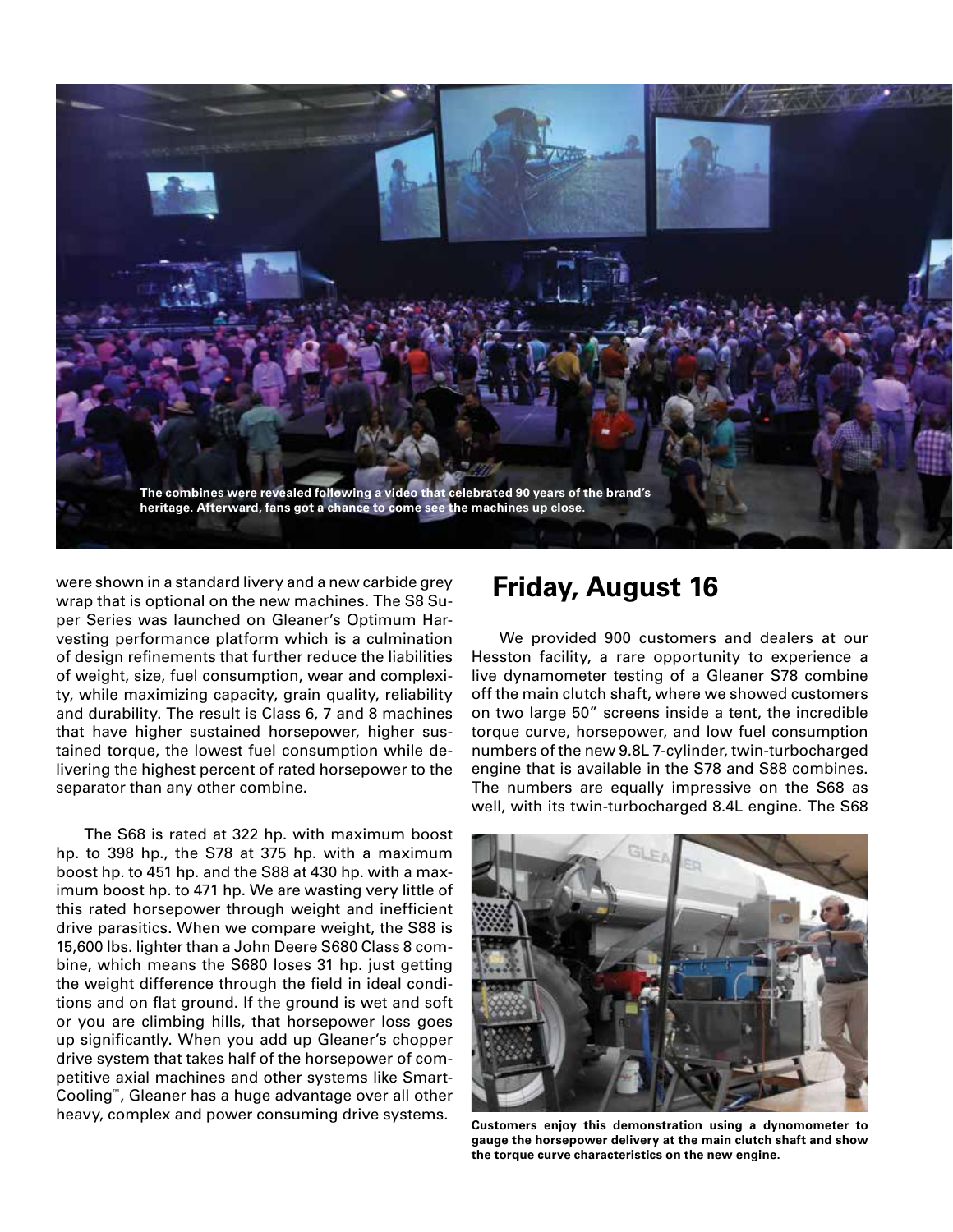

combine now delivers as much maximum boost horsepower as the previous model year S77 combine.

- The cEGR system (cooled exhaust gas re-circulation) on all models allows Gleaner to provide better fuel consumption and a very low DEF consumption compared to some of our competitors. This gives Gleaner unmatched overall fluid consumption on these platforms.
- The S8 now includes a 230-gallon fuel tank, a 53% increase over previous models to keep you in the field longer.
- The all new DuraGuard™ cylinder gearbox provides growth for the future but has been re-designed to provide a better overlap of speeds to allow you to run on the high side of the lower range in a lot of crop conditions, providing more torque and more efficiency. It also has a manual reversing feature.
- Another feature that got a lot of attention was the new XR™ 2-speed hydro transmission. A button on the right-hand console provides 30% more torque when you shift down on-the-go or a 30% speed increase with less torque when you leave the field.

Many of the features that we showed our dealers and customers on Friday's informative sessions fo-



**The combine launch coincided with the introduction of a new dip and powder coat paint system at the Hesston, Kansas plant. Attendees got to see the unique-to-the-industry process that dips the entire Gleaner mainframe in a multi-step electro-coat primer process that results in a remarkable and durable finish.** 

cused on increased power, increased durability, and increased efficiency. However, it was not as impressive as taking them through our Hesston manufacturing facility and showing them our new dynomometer testing area and our new 200,000 square foot, \$45.7M e-coat dip and powder paint building that is the only one of its kind in the agricultural equipment industry. Patterned after the paint systems used by Mercedes-Benz and BMW, it was impressive to show the investment we have made to build the best quality product that will have a lasting appearance whether you are the 1<sup>st</sup> buyer or the 4<sup>th</sup> buyer.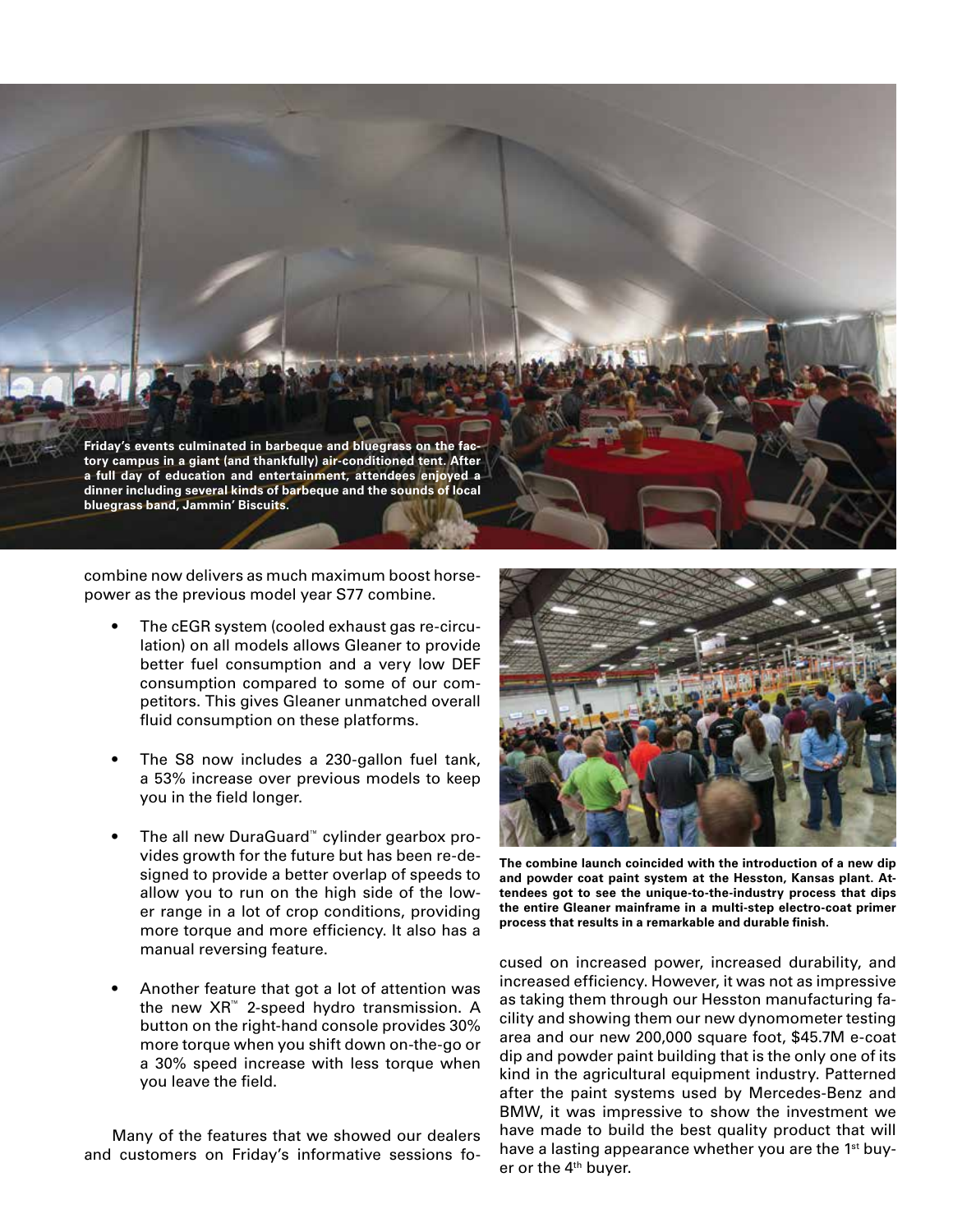

#### **Saturday, August 17**

Saturday was a chance to celebrate Gleaner's 90<sup>th</sup> Anniversary by commemorating a plaque in Nickerson, Kansas. Bill Baldwin, 85 years old, the son of Gleaner founder, Ernest Baldwin and Bill Hurley, VP. Sales for North America and over 90 people were up at 7:00 a.m. for the ceremony. The day concluded with an awe-

some parade with over 3,000 people lining the streets of Hesston, Kansas to see Gleaner combines from 1925 to the present, antique tractors, antique cars, marching bands, cheerleaders and everything in between. We have shared some of the pictures but I have attached a link so you can experience some of the excitement of Gleaner's launch and 90<sup>th</sup> Anniversary celebration. Congratulations to Gleaner and Happy Birthday!

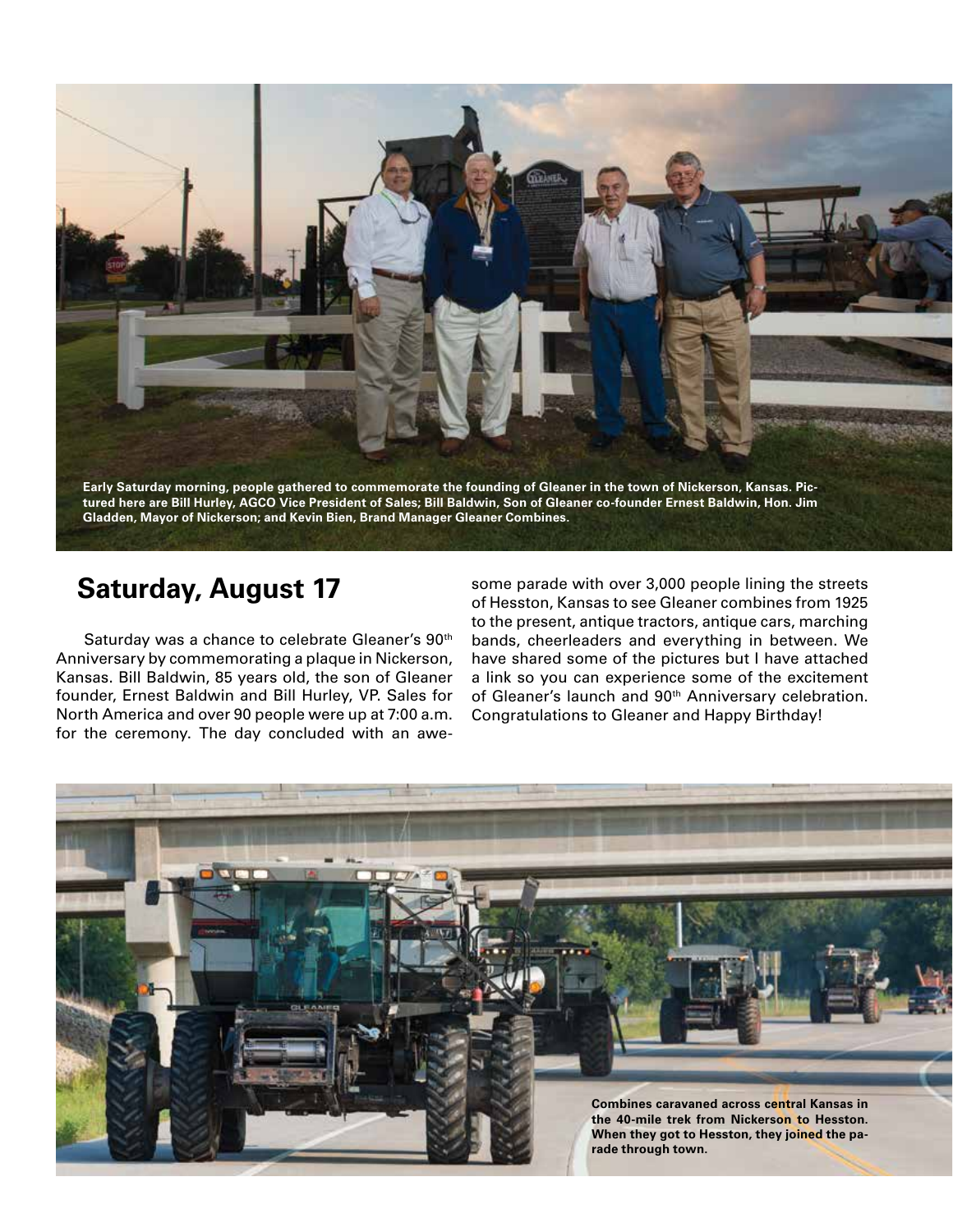

## Exciting pre-sell program Harvest Field Days for 2014 Gleaner S7 and S8 combines

For the 2014 model year, Gleaner provides a choice for customers who are looking to upgrade to a new

combine. Between now and the end of the year you can purchase a 2014 S7 Tier 4i combine or a 2014 S8 Tier 4f combine, make your best deal, and receive



12 months interest free financing. If you make your best deal on a 2014 S7 Tier 4i combine between now and December 31, 2013, you will receive a FREE technology bonus which includes a factory installed AG 3000 sub-meter Auto Guidance system, a \$6,000 value.

If you purchase a new S8 Super Series Tier 4f combine (S68/S78/S88) between now and December 31, 2013, you will have the choice of a FREE technology bo-

nus , which includes a factory installed AG 3000 sub-meter Auto Guidance system or a FREE comfort bonus which includes the Premier™ deluxe heated and cooled seat and the NightSight™ HID and LED lighting package or a FREE Appearance bonus that includes a unique carbide gray



wrap. See your Gleaner dealer for more details on this incredible offer.

# Program scheduled for September through November

With the launch of new 2014 S7 and S8 Super Series combines, a number of large field day events are scheduled to begin in late September and run through November across the plains, corn belt and in Western Canada to allow farmers the opportunity to experience the productivity, grain quality, and the efficiency of these new machines. There are (5) S88 combines and (3) S78 combines that will accompany a number of S77 combines to field day events scheduled for Ohio, Indiana, Illinois, Iowa, Minnesota, Kansas, North Dakota and Western Canada. Gleaner dealers will be conducting individual demos where possible to allow customers to get in the seat and harvest corn, soybeans and canola. Please sign up on the Gleaner website gleanercombines.com for a demonstration. If we are unable to provide an individual demo due to time constraints, we will direct you to one of the nearest field day events.

## Strong financing programs for late model R-Series and S-Series combines

There are a number of great deals on late model previously owned S-Series combines and you can experience these great deals and receive 2 years free interest from AGCO. See your Gleaner dealer for details.